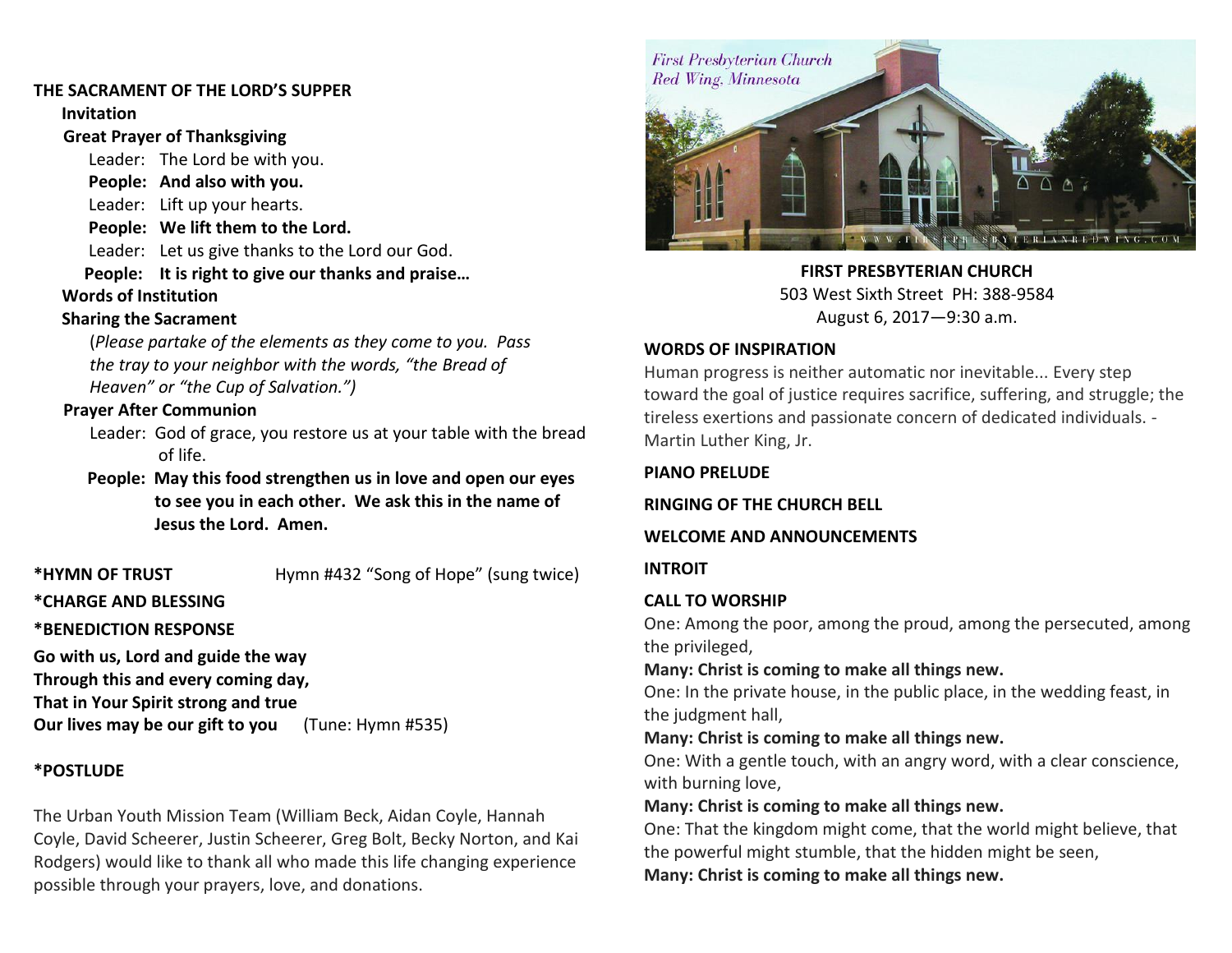**\*HYMN OF PRAISE** Hymn #280 "Amazing Grace, How Sweet the Sound" Verse 1-4

*(Prayer request cards are collected by the usher.)*

**\*PRAYER OF CONFESSION** (based on Romans 12:1-8) **Merciful God, We confess how easy it is for us to begin to adopt the attitudes and actions of the world around us; to let our lives be shaped by contemporary culture rather than by Your call. We confess how often we think of our own interests first—more concerned with our own status and well-being than with the well-being of others. We confess that we have not always treated one another as valued members of Your Body, the Church; that we have allowed intolerance and resentment to tear us apart. We confess that we do not always acknowledge You as Lord, trusting in our own abilities and following our own goals rather than submitting ourselves to Your will and Your call. Through the power of Your Holy Spirit, transform us. Change us from the inside out, so that our words and our lives would bring honor and glory to You, our Savior and Lord. Amen.**

#### **\*SILENT PRAYER**

#### **\*ASSURANCE OF PARDON**

One: It's not money, but our generosity with it; it is not power, but our willingness to humble ourselves; it is not our efforts, but Christ's gift, which transforms us into God's children. **Many: It is more than just how we think. In mercy and grace, our hearts, our lives, our spirits are transfigured and made new. Thanks be to God. Amen.**

#### **\*PRAYER RESPONSE** Hymn #576 "Gloria, Gloria"

Gloria, Gloria, in excelsis Deo! Gloria, Gloria, alleluia, alleluia

#### **A TIME FOR YOUNG DISCIPLES**

**OLD TESTAMENT LESSON** Psalm 103:1-14 *(read responsively)*

**SPECIAL MUSIC Kirsten Ford** 

#### **NEW TESTAMENT LESSON** Romans 12:1-14

One: The Word of the Lord. **Many: Thanks be to God!**

# **SERMON The Urban Youth Mission Team**

**\*HYMN OF HOPE** "God, Be the Love to Search and Keep Me" (insert)

**\*AFFIRMATION OF FAITH** (excerpt from , Confession of Belhar, 10.3) **"We believe that that unity is, therefore, both a gift and an obligation for the church of Jesus Christ; that through the working of God's Spirit it is a binding force, yet simultaneously a reality which must be earnestly pursued and sought: one which the people of God must continually be built up to attain"**

#### **PRAYERS OF THE PEOPLE**

**Petitions**  Pastoral Prayer The Lord's Prayer **Hymnal p. 16** Response

#### **WORSHIP THROUGH TITHES AND OFFERINGS**

#### **Offertory**

\*Doxology **https://www.francheaplanetas.com/models/models/models/models/models/models/models/models/models/models/models/models/models/models/models/models/models/models/models/models/models/models/models/models/models/mod** 

Praise God, from whom all blessings flow;

Praise Christ, all people here below; Praise Holy Spirit Evermore; Praise triune God, whom we adore. Amen.

# **\*Prayer of Dedication**

One: In deep gratitude for all that You have done for us, we offer ourselves and our gifts to You -- living sacrifices of worship and praise.

**Many: Transform our hearts and minds from the inside out; show us what is good and pleasing in Your sight,**

**so that we may be quick to recognize Your call,**

**and quick to respond.**

**In the name of Jesus, our Messiah and Lord, Amen.**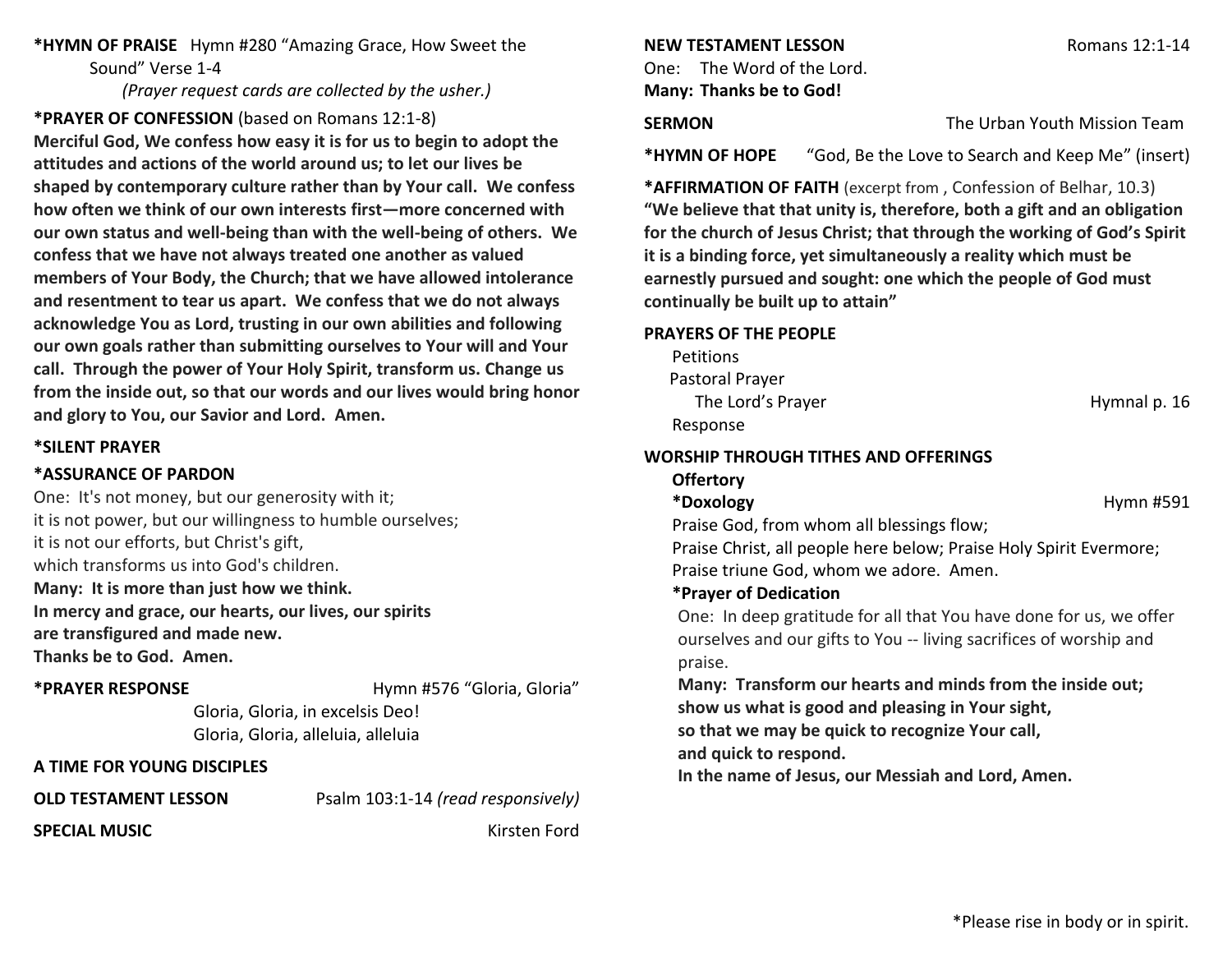## **Psalm 103:1-14** *(read responsively)*

- <sup>1</sup> Bless the LORD, O my soul, and all that is within me, bless his holy name.
- **<sup>2</sup> Bless the LORD, O my soul, and do not forget all his benefits—**
- <sup>3</sup> who forgives all your iniquity, who heals all your diseases,
- **<sup>4</sup> who redeems your life from the Pit, who crowns you with steadfast love and mercy,**
- $5$  who satisfies you with good as long as you live<sup>[\[a\]](https://www.biblegateway.com/passage/?search=psalm+103%3A+1-14&version=NRSV#fen-NRSV-15555a)</sup> so that your youth is renewed like the eagle's.
- **<sup>6</sup> The LORD works vindication and justice for all who are oppressed.**
- $<sup>7</sup>$  He made known his ways to Moses,</sup> his acts to the people of Israel.
- **<sup>8</sup> The LORD is merciful and gracious, slow to anger and abounding in steadfast love.**
- <sup>9</sup> He will not always accuse,
	- nor will he keep his anger forever.
- **<sup>10</sup>He does not deal with us according to our sins, nor repay us according to our iniquities.**
- $11$  For as the heavens are high above the earth, so great is his steadfast love toward those who fear him;
- **<sup>12</sup> as far as the east is from the west,**
	- **so far he removes our transgressions from us.**
- <sup>13</sup> As a father has compassion for his children, so the LORD has compassion for those who fear him.
- **<sup>14</sup> For he knows how we were made;**
	- **he remembers that we are dust.**

# **Romans 12:1-14**

The New Life in Christ

I appeal to you therefore, brothers and sisters, by the mercies of God, to present your bodies as a living sacrifice, holy and acceptable to God, which is your spiritual worship. <sup>2</sup> Do not be conformed to this world, but be transformed by the renewing of your minds, so that you may discern what is the will of God—what is good and acceptable and perfect.

**<sup>3</sup>** For by the grace given to me I say to everyone among you not to think of yourself more highly than you ought to think, but to think with sober judgment, each according to the measure of faith that God has assigned. **<sup>4</sup>** For as in one body we have many members, and not all the members have the same function, **<sup>5</sup>** so we, who are many, are one body in Christ, and individually we are members one of another. **<sup>6</sup>** We have gifts that differ according to the grace given to us: prophecy, in proportion to faith; **<sup>7</sup>**ministry, in ministering; the teacher, in teaching; <sup>8</sup> the exhorter, in exhortation; the giver, in generosity; the leader, in diligence; the compassionate, in cheerfulness.

# Marks of the True Christian

**9** Let love be genuine; hate what is evil, hold fast to what is good; **<sup>10</sup>** love one another with mutual affection; outdo one another in showing honor. **<sup>11</sup>**Do not lag in zeal, be ardent in spirit, serve the Lord. **<sup>12</sup>** Rejoice in hope, be patient in suffering, persevere in prayer. **<sup>13</sup>** Contribute to the needs of the saints; extend hospitality to strangers.

**<sup>14</sup>** Bless those who persecute you; bless and do not curse them.